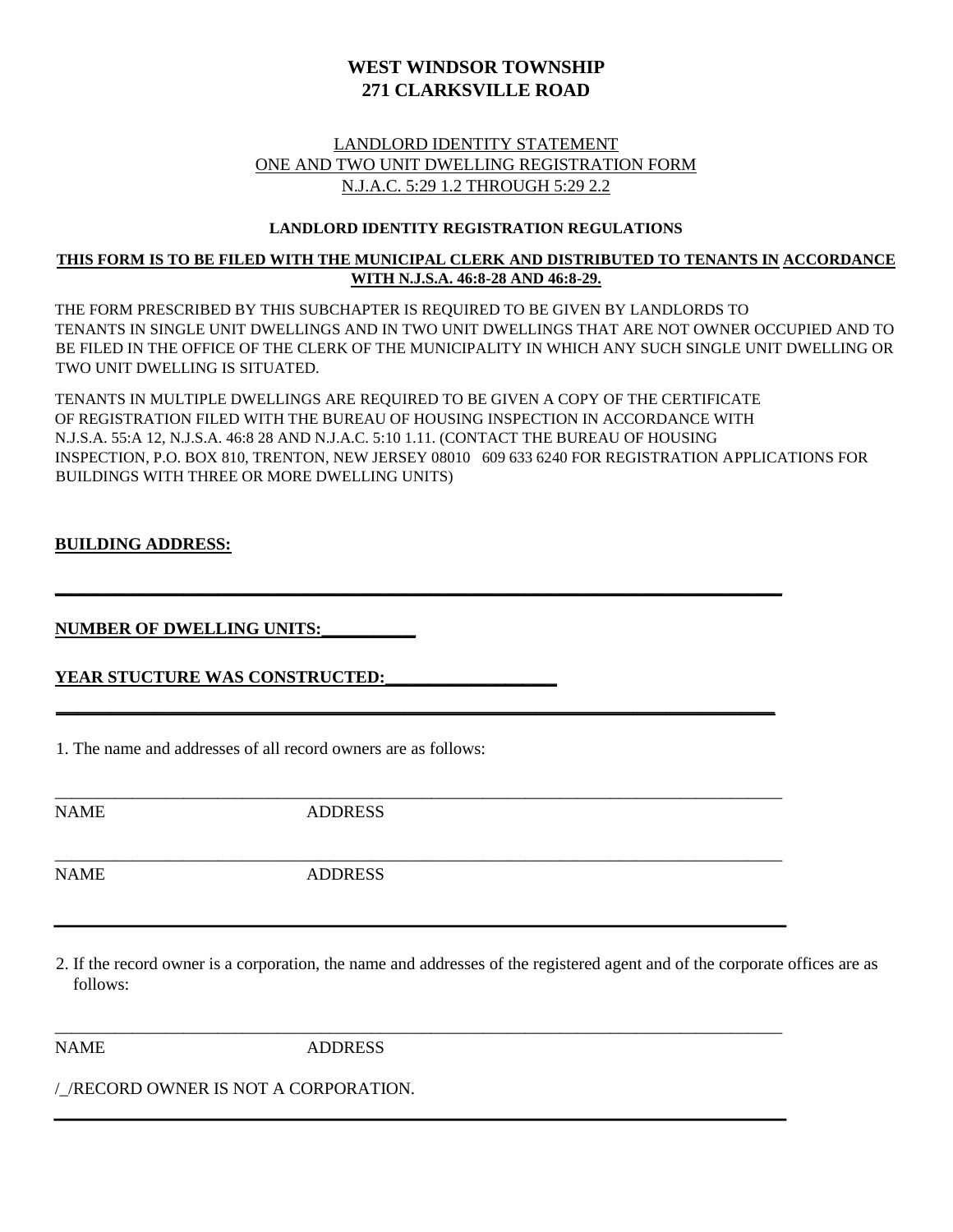3. If the address of any record owner is **NOT** located in the county in which the dwelling is located. The name, address, and telephone number of a person who resides in the county and is authorized to accept notices from a tenant, to issue receipts for those notices and to accept service of process on behalf of the out of county record owner(s) IS as follows:

NAME ADDRESS PHONE NUMBER

/\_/ THE ADDRESSES OF ALL RECORD OWNER(S) ARE IN THE COUNTY IN WHICH THE DWELLING IS LOCATED.

\_\_\_\_\_\_\_\_\_\_\_\_\_\_\_\_\_\_\_\_\_\_\_\_\_\_\_\_\_\_\_\_\_\_\_\_\_\_\_\_\_\_\_\_\_\_\_\_\_\_\_\_\_\_\_\_\_\_\_\_\_\_\_\_\_\_\_\_\_\_\_\_\_\_\_\_\_\_\_\_\_\_\_

\_\_\_\_\_\_\_\_\_\_\_\_\_\_\_\_\_\_\_\_\_\_\_\_\_\_\_\_\_\_\_\_\_\_\_\_\_\_\_\_\_\_\_\_\_\_\_\_\_\_\_\_\_\_\_\_\_\_\_\_\_\_\_\_\_\_

\_\_\_\_\_\_\_\_\_\_\_\_\_\_\_\_\_\_\_\_\_\_\_\_\_\_\_\_\_\_\_\_\_\_\_\_\_\_\_\_\_\_\_\_\_\_\_\_\_\_\_\_\_\_\_\_\_\_\_\_\_\_\_\_\_\_\_\_\_\_\_\_\_\_\_\_\_\_\_\_\_\_\_\_\_

**\_\_\_\_\_\_\_\_\_\_\_\_\_\_\_\_\_\_\_\_\_\_\_\_\_\_\_\_\_\_\_\_\_\_\_\_\_\_\_\_\_\_\_\_\_\_\_\_\_\_\_\_** 

\_\_\_\_\_\_\_\_\_\_\_\_\_\_\_\_\_\_\_\_\_\_\_\_\_\_\_\_\_\_\_\_\_\_\_\_\_\_\_\_\_\_\_\_\_\_\_\_\_\_\_\_\_\_\_\_\_\_\_\_\_\_\_\_\_\_\_\_\_\_\_\_\_\_\_\_\_\_\_\_\_\_\_\_\_

\_\_\_\_\_\_\_\_\_\_\_\_\_\_\_\_\_\_\_\_\_\_\_\_\_\_\_\_\_\_\_\_\_\_\_\_\_\_\_\_\_\_\_\_\_\_\_\_\_\_\_\_\_\_\_\_\_\_\_\_\_\_\_\_\_\_\_\_\_\_\_\_\_\_\_\_\_\_\_\_\_\_\_\_\_

**\_\_\_\_\_\_\_\_\_\_\_\_\_\_\_\_\_\_\_\_\_\_\_\_\_\_\_\_\_\_\_\_\_\_\_\_\_\_\_\_\_\_\_\_\_\_\_\_\_\_\_\_** 

\_\_\_\_\_\_\_\_\_\_\_\_\_\_\_\_\_\_\_\_\_\_\_\_\_\_\_\_\_\_\_\_\_\_\_\_\_\_\_\_\_\_\_\_\_\_\_\_\_\_\_\_\_\_\_\_\_\_\_\_\_\_\_\_\_\_\_\_\_\_\_\_\_\_\_\_\_\_\_\_\_\_\_\_\_

**\_\_\_\_\_\_\_\_\_\_\_\_\_\_\_\_\_\_\_\_\_\_\_\_\_\_\_\_\_\_\_\_\_\_\_\_\_\_\_\_\_\_\_\_\_\_\_\_\_\_\_\_** 

4. The name and address of the managing agent IS as follows:

NAME ADDRESS

/\_/ THERE IS NO MANAGING AGENT.

5. The name and address of (including dwelling unit, apartment or room number) of the superintendent, janitor, custodian, or other person employed to provide regular maintenance service IS as follows:

NAME ADDRESS

NAME ADDRESS

## /\_/THERE IS NO SUPERINTENDENT, JANITOR, CUSTODIAN OR OTHER PERSON EMPLOYED TO PROVIDE REGULAR MAINTENANCE SERVICE.

6. The name, address, and telephone number of an individual representative of the record owner or managing agent who may be reached or contacted at any time in the event of an emergency affecting the dwelling or any dwelling unit; including such emergencies as the failure of any essential service or system, and who has authority to make emergency decisions concerning the building, including the making of repairs and expenditures, IS as follows:

NAME ADDRESS PHONE NUMBER